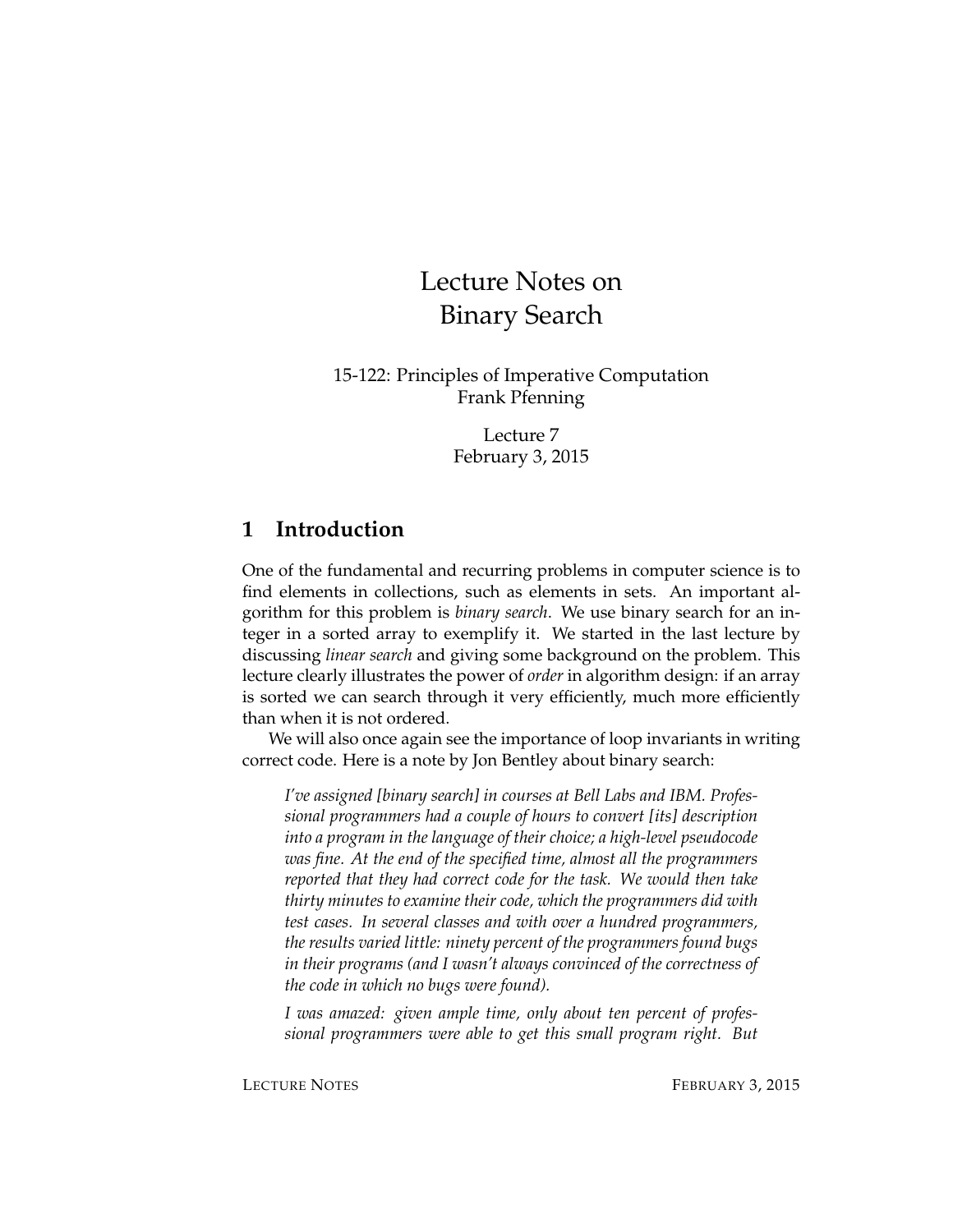*they aren't the only ones to find this task difficult: in the history in Section 6.2.1 of his Sorting and Searching, Knuth points out that while the first binary search was published in 1946, the first published binary search without bugs did not appear until 1962.*

*—Jon Bentley,* Programming Pearls *(1st edition), pp.35–36*

I contend that what these programmers are missing is the understanding of how to use loop invariants in composing their programs. They help us to make assumptions explicit and clarify the reasons *why* a particular program is correct. Part of the magic of pre- and post-conditions as well as loop invariants and assertions is that they *localize* reasoning. Rather than having to look at the whole program, or the whole function, we can focus on individual statements tracking properties via the loop invariants and assertions.

#### **2 Binary Search**

Can we do better than searching through the array linearly? If you don't know the answer already it might be surprising that, yes, we can do *significantly* better! Perhaps almost equally surprising is that the code is almost as short!

Before we write the code, let us describe the algorithm. We start searching for x by examining the *middle element* of the sorted array. If it is smaller than x, then x must be in the upper half of the array (if it is there at all); if it is greater than  $x$ , then  $x$  must be in the lower half. Now we continue by restricting our attention to either the upper or lower half, again finding the middle element and proceeding as before.

We stop if we either find  $x$ , or if the size of the subarray shrinks to zero, in which case  $x$  cannot be in the array.

Before we write a program to implement this algorithm, let us analyze the running time. Assume for the moment that the size of the array is a power of 2, say  $2^k$ . Each time around the loop, when we examine the middle element, we cut the size of the subarrays we look at in half. So before the first iteration the size of the subarray of interest is  $2^k$ . After the second iteration it is of size  $2^{k-1}$ , then  $2^{k-2}$ , etc. After  $k$  iterations it will be  $2^{k-k} = 1$ , so we stop after the next iteration. Altogether we can have at most  $k + 1$ iterations. Within each iteration, we perform a constant amount of work: computing the midpoint, and a few comparisons. So, overall, when given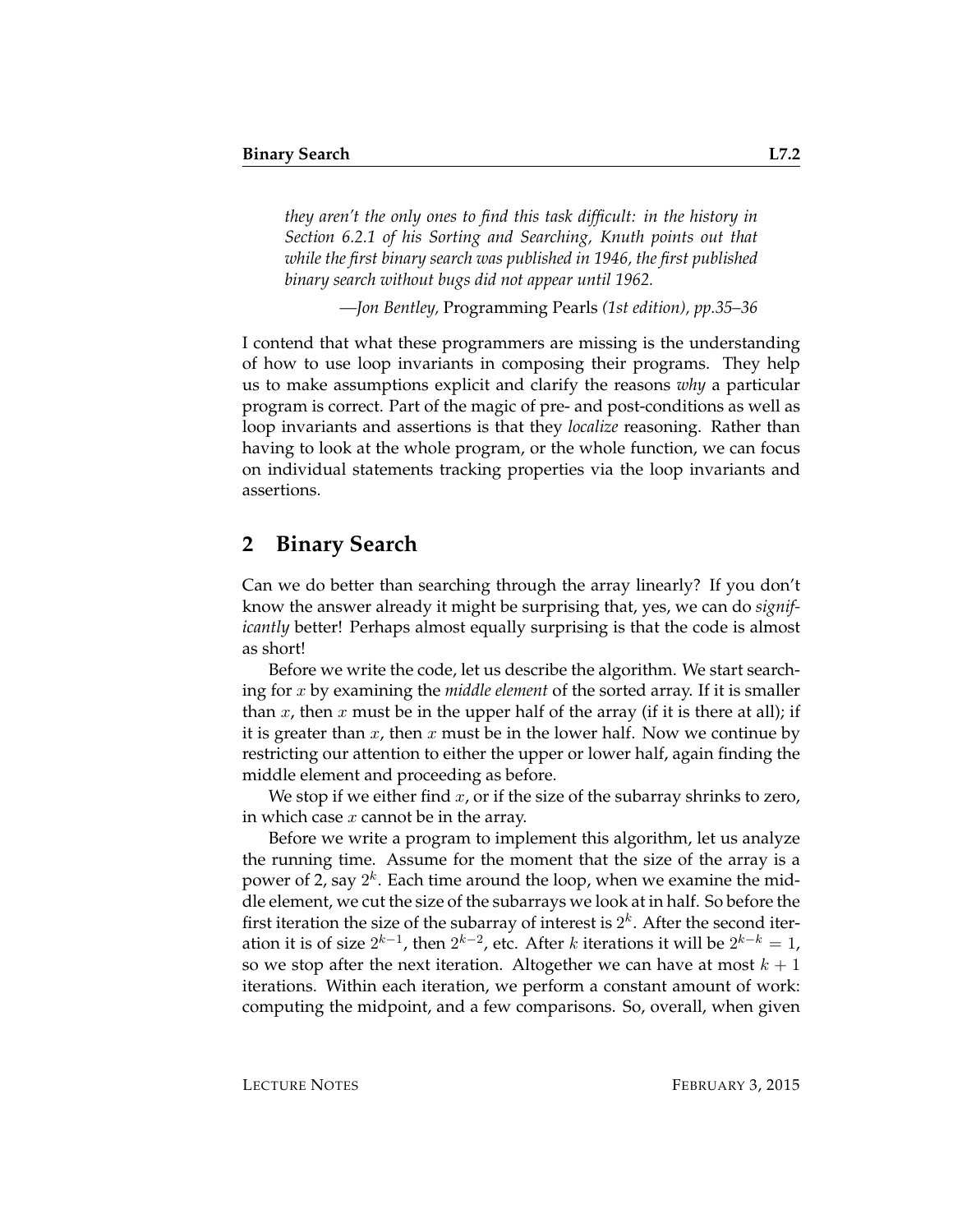a size of array  $n$  we perform  $c * \log_2(n)$  operations (for some constant  $c$ ). $^1$  $^1$ 

If the size *n* is not a power of 2, then we can round *n* up to the next power of 2, and the reasoning above still applies. For example, if  $n = 13$ we round it up to  $16 = 2^4$ . The actual number of steps can only be smaller than this bound, because some of the actual subintervals may be smaller than the bound we obtained when rounding up  $n$ .

The logarithm grows much slower than the linear function that we obtained when analyzing linear search. As before, suppose we double the size of the input,  $n' = 2 * n$ . Then the number of operations will be  $c * \log(2 * n) = c * (\log(2) + \log(n)) = c * (1 + \log(n)) = c + c * \log(n)$ . So the number of operations increases only by a constant amount  $c$  when we double the size of the input. Considering that the largest representable positive number in 32-bit two's complement representation is  $2^{31} - 1$  (about 2 billion) binary search even for unreasonably large arrays will only traverse the loop 31 times!

### **3 Implementing Binary Search**

The specification for binary search is the same as for linear search.

```
int binsearch(int x, int[] A, int n)
//@requires 0 \leq n && n \leq \leq \lambda(1);
//@requires is_sorted(A, 0, n);
/*@ensures (-1 == \result \& \lis_in(x, A, 0, n))|| ((0 \le \result \& \result \le n) \& A[\result] == x);@*/
  ;
```
We declare two variables, lower and upper, which hold the lower and upper end of the subinterval in the array that we are considering. We start with lower as 0 and upper as  $n$ , so the interval includes lower and excludes upper. This often turns out to be a convenient choice when computing with arrays (but see Exercise [1\)](#page-14-0).

The for loop from linear search becomes a while loop, exiting when the interval has size zero, that is, lower == upper. We can easily write the first loop invariant, relating lower and upper to each other and the overall bound of the array.

<span id="page-2-0"></span> $1$ In general in computer science, we are mostly interested in logarithm to the base 2 so we will just write  $log(n)$  for log to the base 2 from now on unless we are considering a different base.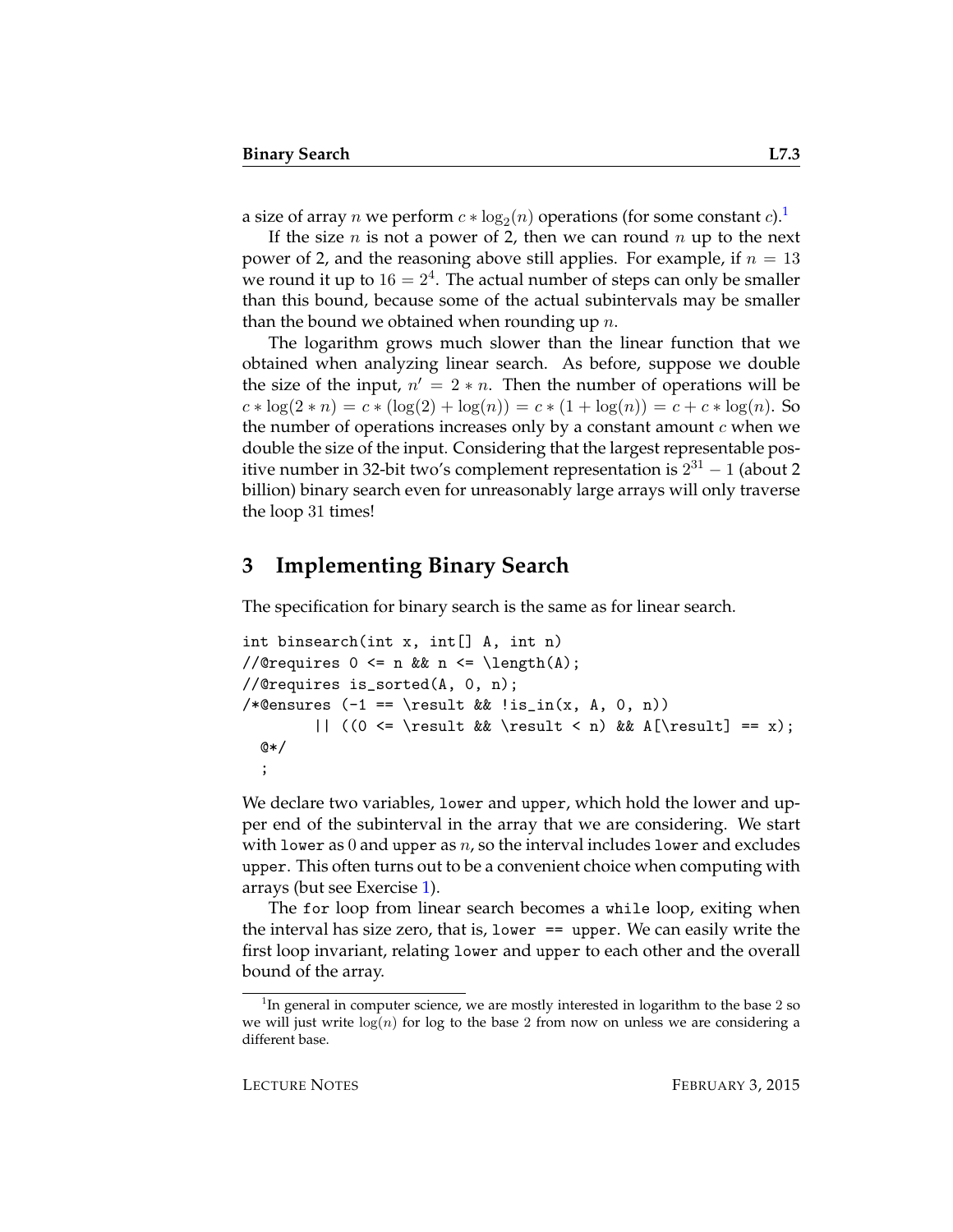```
int binsearch(int x, int [] A, int n)
//@requires 0 \leq n & n \leq \operatorname{length}(A);
//@requires is_sorted(A, 0, n);
/*@ensures (-1 == \result \& !is_in(x, A, 0, n))|| ((0 <= \result && \result < n) && A[\result] == x);
  @*/
\{ int lower = 0;
  int upper = n;
  while (lower < upper)
    //@loop_invariant 0 <= lower && lower <= upper && upper <= n;
   {
    // ...??...
   }
  return -1;
}
```
In the body of the loop, we first compute the midpoint mid. By elementary arithmetic it is indeed between lower and upper.

Next in the loop body we check if  $A[mid] = x$ . If so, we have found the element and return mid.

```
int binsearch(int x, int[] A, int n)
// ... contract elided ...
\{ int lower = 0;
  int upper = n;
  while (lower < upper)
    //@loop_invariant 0 \le lower && lower \le upper && upper \le n;
    //@loop_invariant ...??...
      int mid = lower + (upper-lower)/2;
      //@assert lower <= mid && mid < upper;
      if (A[\text{mid}] == x) return mid;
      // ...??...
    }
  return -1;
}
```
Now comes the hard part. What is the missing part of the invariant? The first instinct might be to say that x should be in the interval from  $A[lower]$  to  $A[upper]$ . But that may not even be true when the loop is entered the first time.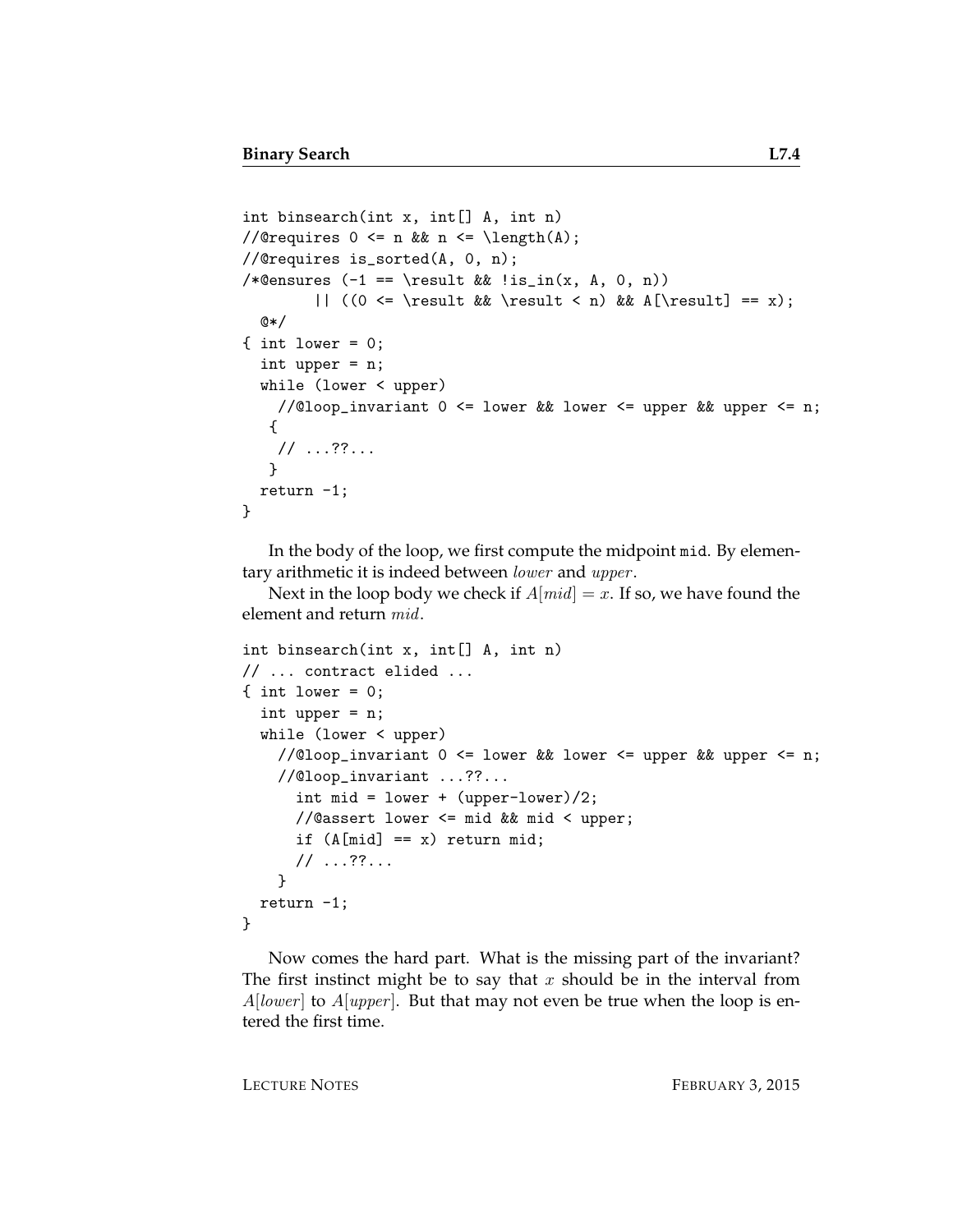Let's consider a generic situation in the form of a picture and collect some ideas about what might be appropriate loop invariants. Drawing diagrams to reason about an algorithm and the code that we are trying to construct is an extremely helpful general technique.



The red box around elements 2 through 5 marks the segment of the array still under consideration. This means we have *ruled out* everything to the right of (and including) upper and to the left of (and not including) lower. Everything to the left is ruled out, because those values have been recognized to be strictly less than  $x$ , while the ones on the right are known to be strictly greater than  $x$ , while the middle is still unknown.

We can depict this as follows:



We can summarize this by stating that  $A[lower-1] < x$  and  $A[upper] >$ x. This implies that x cannot be in the segments  $A[0..lower)$  and  $A[upper..n)$ because the array is sorted (so all array elements to the left of  $A[lower-1]$ will also be less than x and all array elements to the right of  $A[upper]$  will also be greater than  $x$ ). For an alternative, see Exercise [2.](#page-14-1)

We can postulate these as invariants in the code.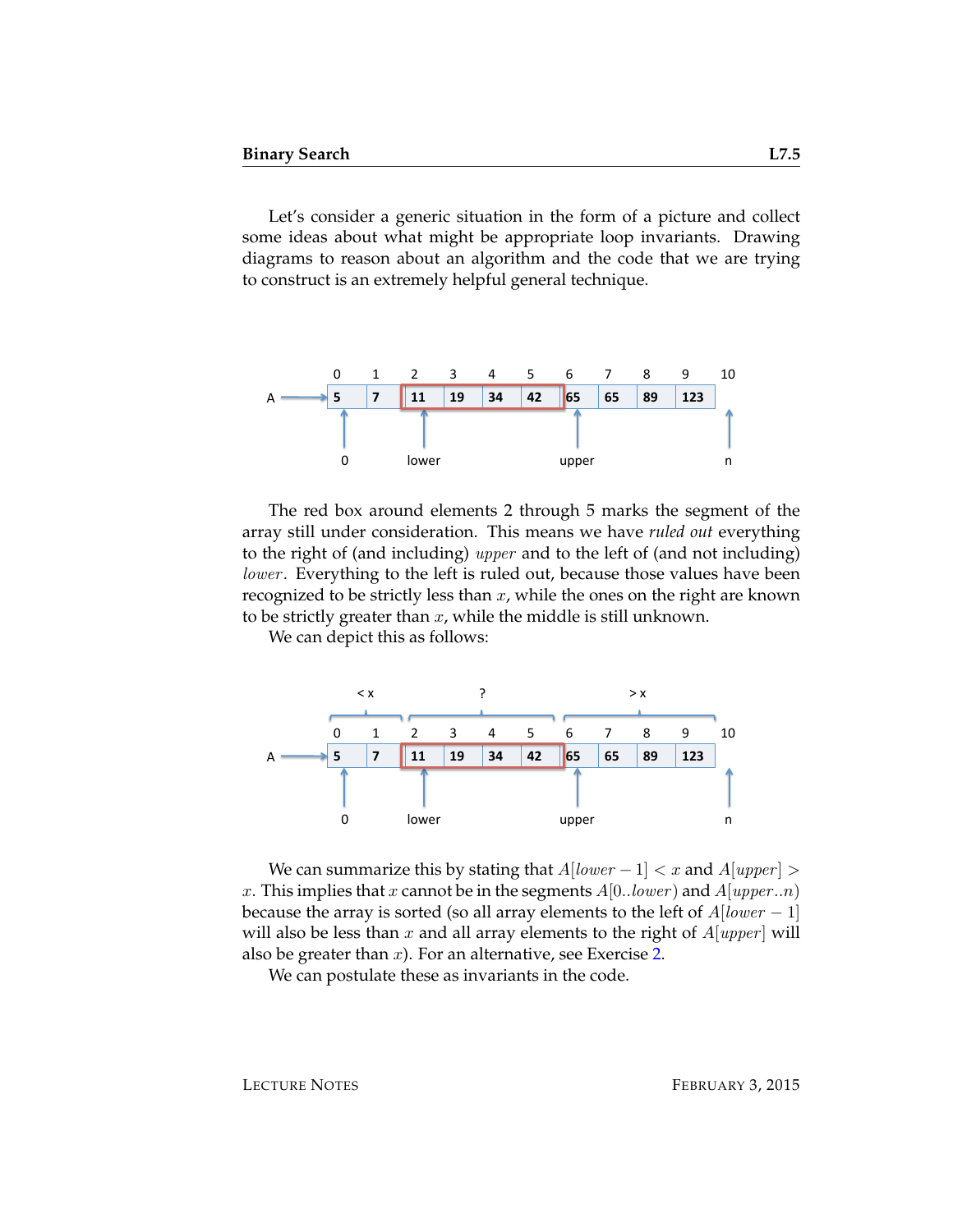```
int binsearch(int x, int[] A, int n)
//@requires 0 \leq n && n \leq \operatorname{length}(A);
//@requires is_sorted(A, 0, n);
/*@ensures (-1 == \result \& \lis_in(x, A, 0, n))|| ((0 <= \result && \result < n) && A[\result] == x);
@*/
\{ int lower = 0;
  int upper = n;
  while (lower < upper)
    //@loop_invariant 0 <= lower && lower <= upper && upper <= n;
    //@loop_invariant A[lower-1] < x;
    //@loop_invariant A[upper] > x;
    { int mid = lower + (upper-lower)/2;
      if (A[\text{mid}] == x) return mid;
      // ...??...
   }
  return -1;
}
```
Now a very powerful programming instinct should tell you someting is fishy. Can you spot the problem with the new invariants even before writing any more code in the body of the loop?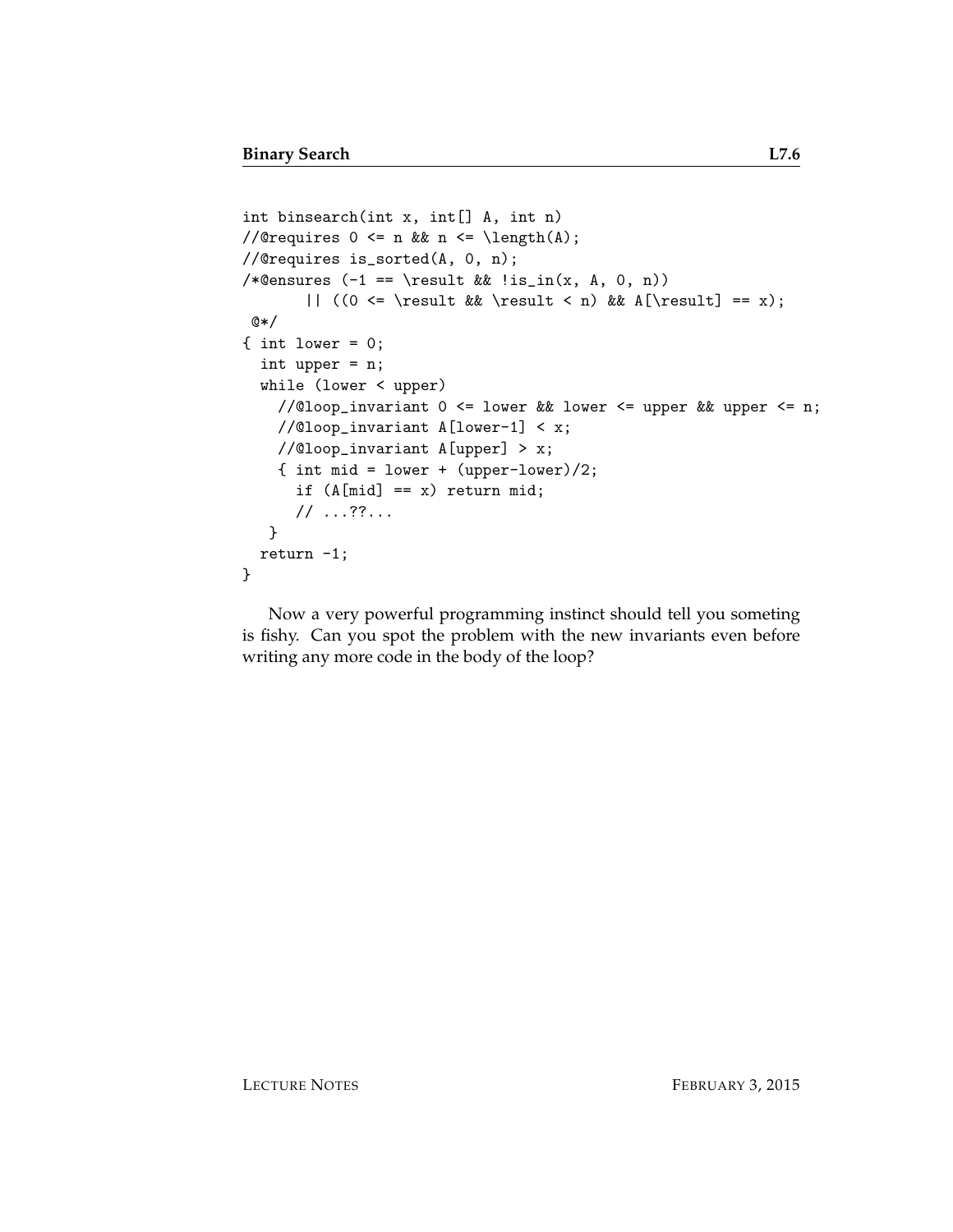*Whenever you access an element of an array, you must have good reason to know that the access will be in bounds!*

In the code we blithely wrote  $A[lower-1]$  and  $A[upper]$  because they were in the middle of the array in our diagram. But initially (and potentially through many iterations) this may not be the case. Fortunately, it is easy to fix, following what we did for linear search. Consider the following picture when we start the search.



In this case all elements of the array have to be considered candidates. All elements strictly to the left of 0 (of which there are none) and to the right of  $n$  (of which there are none) have been ruled out. As in linear search, we can add this to the our invariant using disjunction.

```
int binsearch(int x, int[] A, int n)
//@requires 0 \leq n & n \leq \operatorname{length}(A);
//@requires is_sorted(A, 0, n);
/*@ensures (-1 == \result \& !is_in(x, A, 0, n))|| ((0 <= \result && \result < n) && A[\result] == x);
@*/
\{ int lower = 0;
  int upper = n;
  while (lower < upper)
    //@loop\_invariant 0 <= lower && lower <= upper && upper <= n;
    //@loop_invariant (lower == 0 || A[lower-1] < x);
    //@loop_invariant (upper == n || A[upper] > x);
    { int mid = lower + (upper-lower)/2;
      if (A[\text{mid}] == x) return mid;
      // ...??...
   }
  return -1;
}
```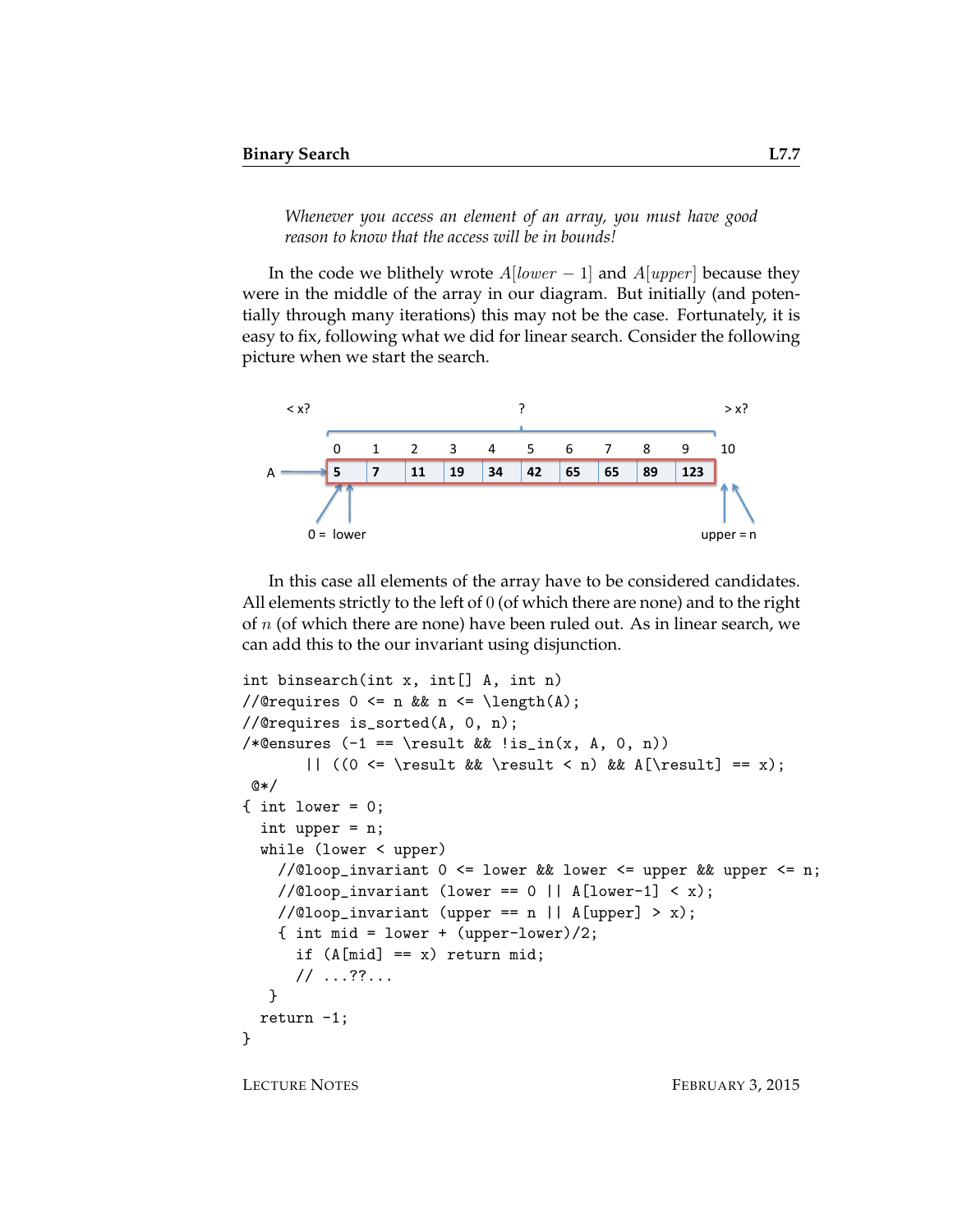At this point, let's check if the loop invariant is strong enough to imply the postcondition of the function. If we return from inside the loop because  $A[mid] = x$  we return mid, so A[\result] == x as required.

If we exit the loop because *lower*  $\langle$  upper is false, we know *lower*  $=$ upper, by the first loop invariant. Now we have to distinguish some cases.

- 1. If  $A[lower-1] < x$  and  $A[upper] > x$ , then  $A[lower] > x$  (since lower = *upper*). Because the array is sorted,  $x$  cannot be in it.
- 2. If lower  $= 0$ , then upper  $= 0$ . By the third loop invariant, then either  $n = 0$  (and so the array has no elements and we must return  $-1$ ), or  $A[upper] = A[lower] = A[0] > x$ . Because A is sorted, x cannot be in A if its first element is already strictly greater than  $x$ .
- 3. If upper  $= n$ , then lower  $= n$ . By the second loop invariant, then either  $n = 0$  (and so we must return -1), or  $A[n-1] = A[upper-1] =$  $A[lower-1] < x$ . Because A is sorted, x cannot be in A if its last element is already strictly less than  $x$ .

Notice that we could verify all this without even knowing the complete program! As long as we can finish the loop to preserve the invariant and terminate, we will have a correct implementation! This would again be a good point for you to interrupt your reading and to try to complete the loop, reasoning from the invariant.

We have already tested if  $A[mid] = x$ . If not, then  $A[mid]$  must be less or greater than  $x$ . If it is less, then we can keep the upper end of the interval as is, and set the lower end to  $mid + 1$ . Now  $A[lower - 1] < x$  (because  $A[\text{mid}] < x$  and lower =  $\text{mid} + 1$ ), and the condition on the upper end remains unchanged.

If  $A[\text{mid}] > x$  we can set upper to mid and keep lower the same. We do not need to test this last condition, because the fact that the tests  $A[mid] = x$ and  $A[\text{mid}] < x$  both failed implies that  $A[\text{mid}] > x$ . We note this in an assertion.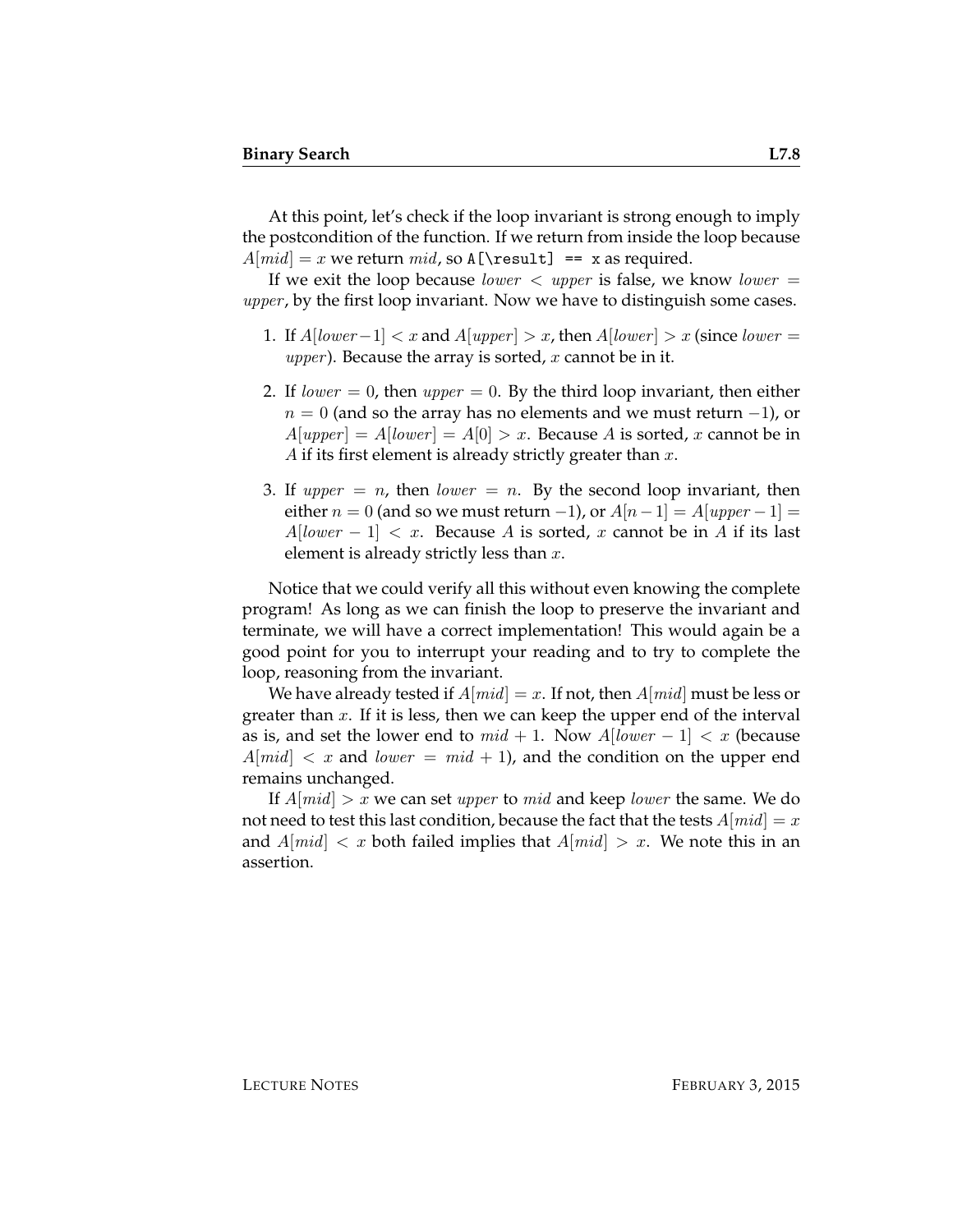```
int binsearch(int x, int[] A, int n)
//@requires 0 \leq n && n \leq \leq \lambda(A);
//@requires is_sorted(A, 0, n);
/*@ensures (-1 == \result \& \lis_in(x, A, 0, n))|| ((0 \le \result \& \result \le n) \& A[\result] == x);@*/
\{ int lower = 0;
  int upper = n;
  while (lower < upper)
    //@loop_invariant 0 \le lower && lower \le upper && upper \le n;
    //@loop\_invariant (lower == 0 || A[lower-1] < x);
    //@loop_invariant (upper == n || A[upper] > x);{ int mid = lower + (upper-lower)/2;
      //@assert lower <= mid && mid < upper;
      if (A[\text{mid}] == x) return mid;
      else if (A[\text{mid}] < x) lower = mid+1;
      else /*@assert(A[mid] > x);@*/
        upper = mid;
    }
 return -1;
}
```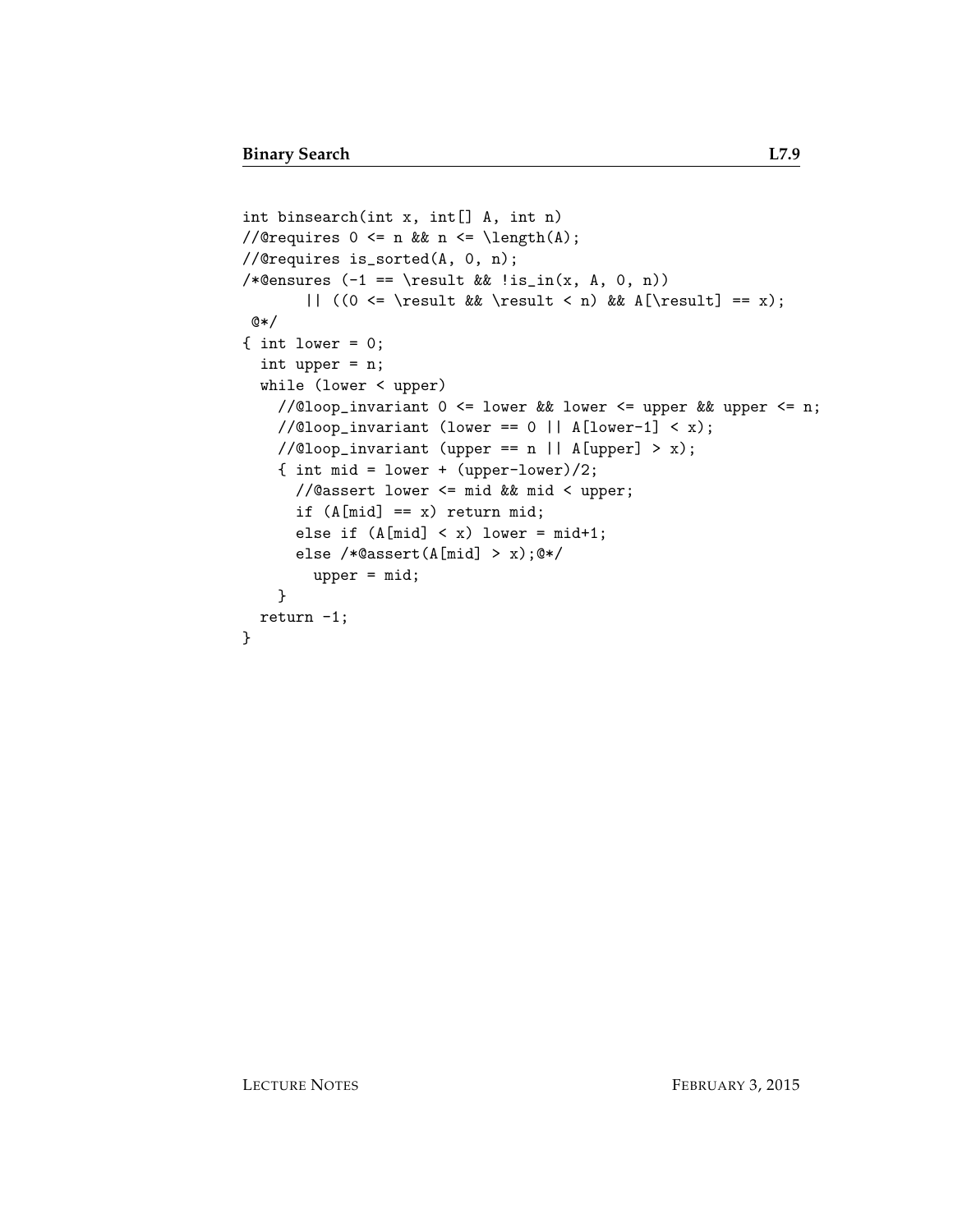Let's set up the proof of the loop invariants more schematically.

- **Init:** When the loop is first reached, we have  $lower = 0$  and  $upper = n$ , so the first loop invariant follows from the precondition to the function. Furthermore, the first disjunct in loop invariants two (lower  $== 0$ ) and three (upper  $== n$ ) is satisfied.
- **Preservation:** Assume the loop invariants are satisfied and we enter the loop:

| $0 \leq lower \leq upper \leq n$                   | $(\text{Inv } 1)$ |
|----------------------------------------------------|-------------------|
| $(lower = 0 \text{ or } A[lower - 1] < x)$ (Inv 2) |                   |
| $(upper = n \text{ or } A[upper] > x)$             | $(\ln v 3)$       |
| lower < upper                                      | (loop condition)  |

We compute  $mid = lower + \lfloor (upper - lower) / 2 \rfloor$ . Now we distinguish three cases:

 $A[mid] = x$ : In that case we exit the function, so we don't need to show preservation. We do have to show the postcondition, but we already considered this earlier in the lecture.

 $A[mid] < x$ : Then

 $lower' = mid + 1$  $upper' = upper$ 

The first loop invariant  $0 \leq lower' \leq upper' \leq n$  follows from the formula for mid, our assumptions, and elementary arithmetic. For the second loop invariant, we calculate:

A[lower <sup>0</sup> − 1] = A[(mid + 1) − 1] since lower <sup>0</sup> = mid + 1 = A[mid] by arithmetic < x this case (A[mid] < x)

The third loop invariant is preserved, since  $upper' = upper$ .  $A[mid] > x$ **:** Then

$$
lower' = lowerupper' = mid
$$

Again, by elementary arithmetic,  $0 \leq lower' \leq upper' \leq n$ . The second loop invariant is preserved since  $lower' = lower$ . For the third loop invariant, we calculate

 $A[upper'] = A[mid]$  since  $upper' = mid$  $> x$  since we are in the case  $A[mid] > x$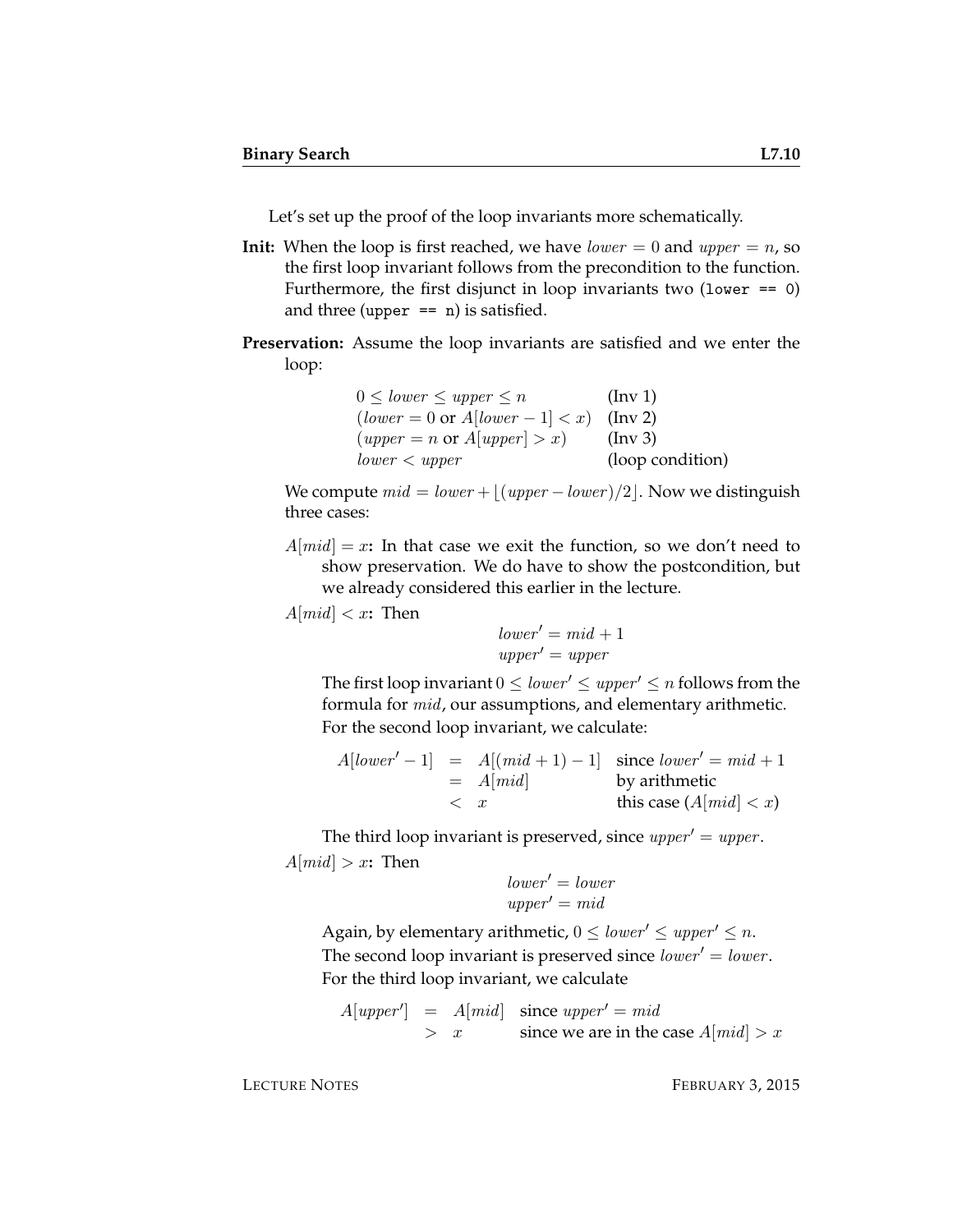## **4 Termination**

Does this function terminate? If the loop body executes, that is, lower < upper, then the interval from lower to upper is non-empty. Moreover, the intervals from *lower* to *mid* and from  $mid + 1$  to *upper* are both strictly smaller than the original interval. Unless we find the element, the difference between upper and lower must eventually become 0 and we exit the loop.

## **5 One More Observation**

You might be tempted to calculate the midpoint with

int mid =  $(lower + upper)/2$ ;

but that is in fact incorrect. Consider this change and try to find out why this would introduce a bug.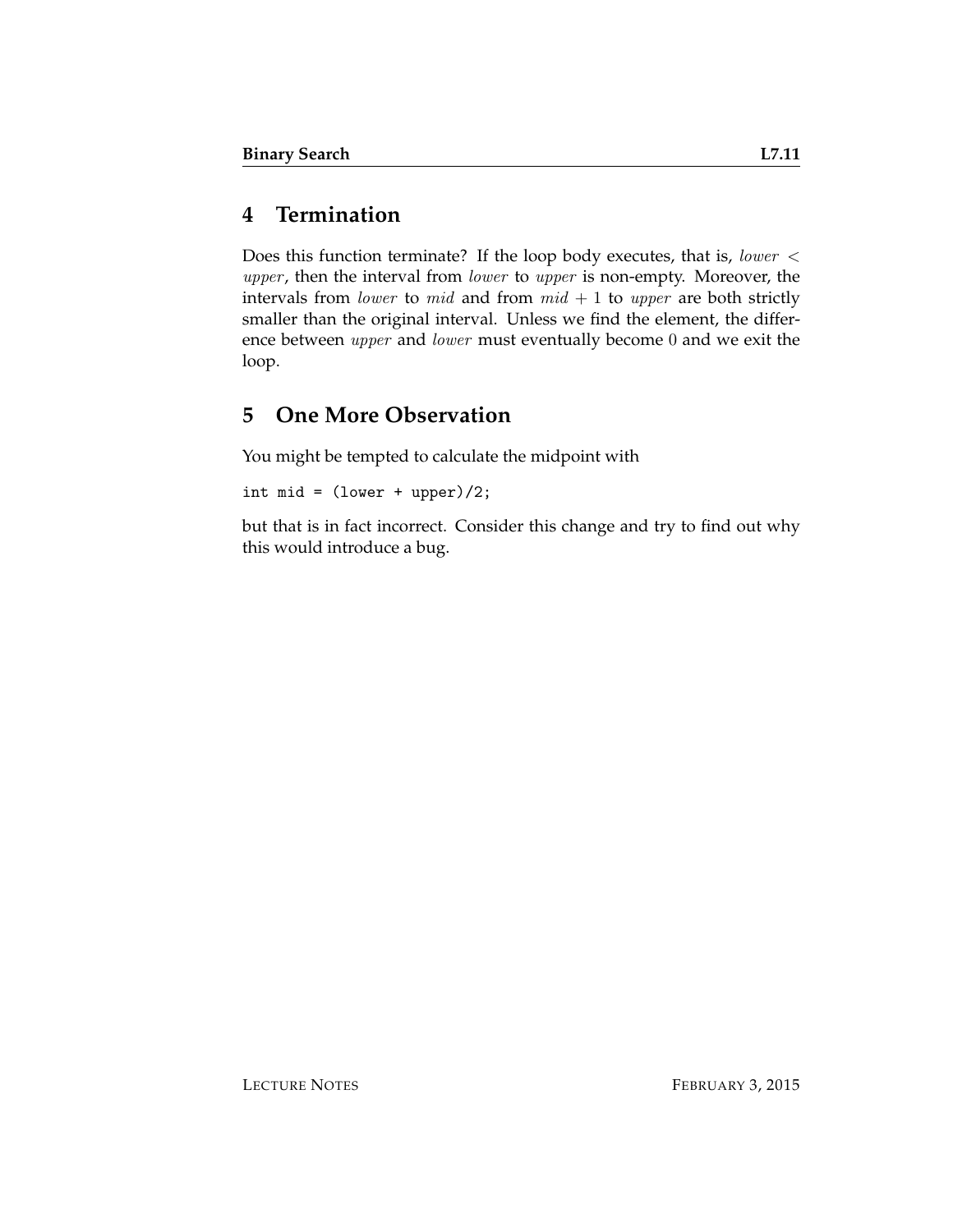Were you able to see it? It's subtle, but somewhat related to other problems we had. When we compute (lower + upper)/2; we could actually have an overflow, if  $\mathit{lower} + \mathit{upper} > 2^{31} - 1.$  This is somewhat unlikely in practice, since  $2^{31}=2G$ , about 2 billion, so the array would have to have at least 1 billion elements. This is not impossible, and, in fact, a bug like this in the Java libraries<sup>[2](#page-11-0)</sup> was actually exposed.

Fortunately, the fix is simple: because *lower*  $\langle$  *upper*, we know that  $upper - lower > 0$  and represents the size of the interval. So we can divide that in half and add it to the lower end of the interval to get its midpoint.

int mid = lower + (upper-lower)/2; // as shown in binary search //@assert lower <= mid && mid < upper;

Let us convince ourselves why the assert is correct. The division by two will round to zero, which will round down to 0 here, because  $upper-lower > 0$ . Thus,  $0 \leq (upper - lower)/2 < upper - lower$ , because dividing a positive number by two will make it strictly smaller. Hence,

$$
mid = lower + (upper - lower)/2 < lower + (upper - lower) = upper
$$

Since dividing positive numbers by two will still result in a nonnegative number, the first part of the assert is correct as well.

$$
mid = lower + (upper - lower)/2 \ge lower + 0 = lower
$$

Other operations in this binary search take place on quantities bounded from above by the int  $n$  and thus cannot overflow.

Why did we choose to look at the middle element and not another element at all? Because, whatever the outcome of our comparison to that middle element may be, we maximize how much we have learned about the contents of the array by doing this one comparison. If we find the element, we are happy because we are done. If the middle element is smaller than what we are looking for, however, we are happy as well, because we have just learned that the lower half of the array has become irrelevant. Similarly, if the middle element is bigger, then we have made substantial progress by learning that we never need to look at the upper half of the array anymore. There are other choices, however, where binary search will also still work in essentially the same way.

<span id="page-11-0"></span><sup>&</sup>lt;sup>2</sup>see Joshua Bloch's [Extra, Extra](http://googleresearch.blogspot.com/2006/06/extra-extra-read-all-about-it-nearly.html) blog entry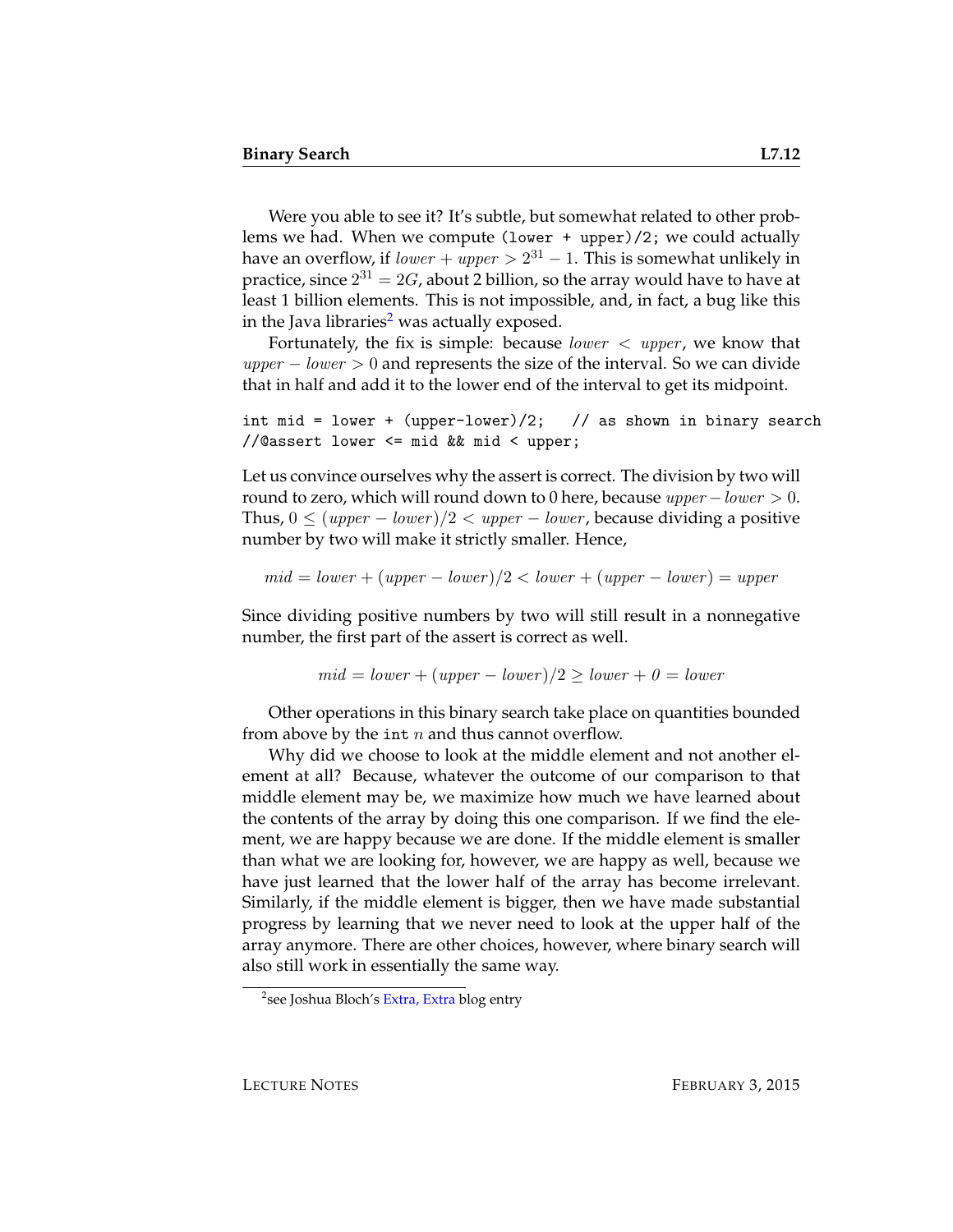#### **6 Some Measurements**

Algorithm design is an interesting mix between mathematics and an experimental science. Our analysis above, albeit somewhat preliminary in nature, allow us to make some predictions of running times of our implementations. We start with linear search. We first set up a file to do some experiments. We assume we have already tested our functions for correctness, so only timing is at stake. See the file [search-time.c0](http://www.cs.cmu.edu/~fp/courses/15122-f14/lectures/07-binsearch/search-time.c0) on the course web pages. We compile this file, together with our implementation from this lecture, with the cc0 command below. We can get an overall end-toend timing with the Unix time command. Note that we do not use the -d flag, since that would dynamically check contracts and completely throw off our timings.

% cc0 find.c0 find-time.c0 % time ./a.out

When running linear search 2000 times (1000 times with  $x$  in the array, and 1000 times with random  $x$ ) on  $2^{18}$  elements (256 K elements) we get the following answer

Timing 1000 times with 2^18 elements  $\Omega$ 4.602u 0.015s 0:04.63 99.5% 0+0k 0+0io 0pf+0w

which indicates 4.602 seconds of user time.

Running linear search 2000 times on random arrays of size  $2^{18}$ ,  $2^{19}$  and  $2^{20}$  we get the timings on our MacBook Pro

|          | array size time (secs) |
|----------|------------------------|
| $2^{18}$ | 4.602                  |
| $2^{19}$ | 9.027                  |
| 20       | 19.239                 |

The running times are fairly close to doubling consistently. Due to memory locality effects and other overheads, for larger arrays we would expect larger numbers.

Running the same experiments with binary search we get

|          | array size time (secs) |
|----------|------------------------|
| $2^{18}$ | 0.020                  |
| $2^{19}$ | 0.039                  |
| $2^{20}$ | 0.077                  |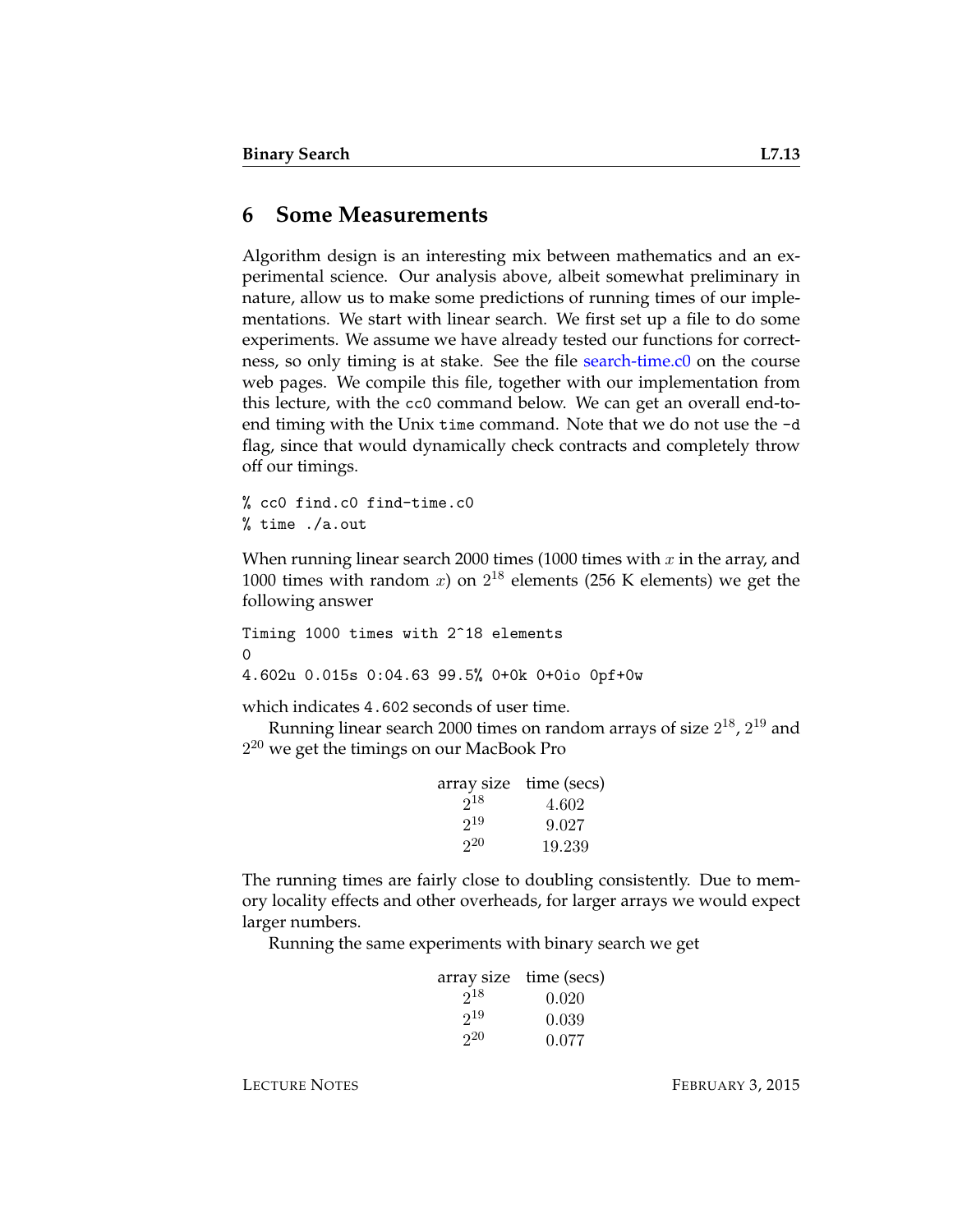which is much, much faster but looks suspicously linear as well.

Reconsidering the code we see that the time might increase linearly because we actually must iterate over the whole array in order to initialize it with random elements!

We comment out the testing code to measure only the initialization time, and we see that for  $2^{20}$  elements we measure  $0.072$  seconds, as compared to 0.077 which is insignificant. Effectively, we have been measuring the time to set up the random array, rather than to find elements in it with binary search!

This is a vivid illustration of the power of divide-and-conquer. Logarithmic running time for algorithms grow very slowly, a crucial difference to linear-time algorithms when the data sizes become large.